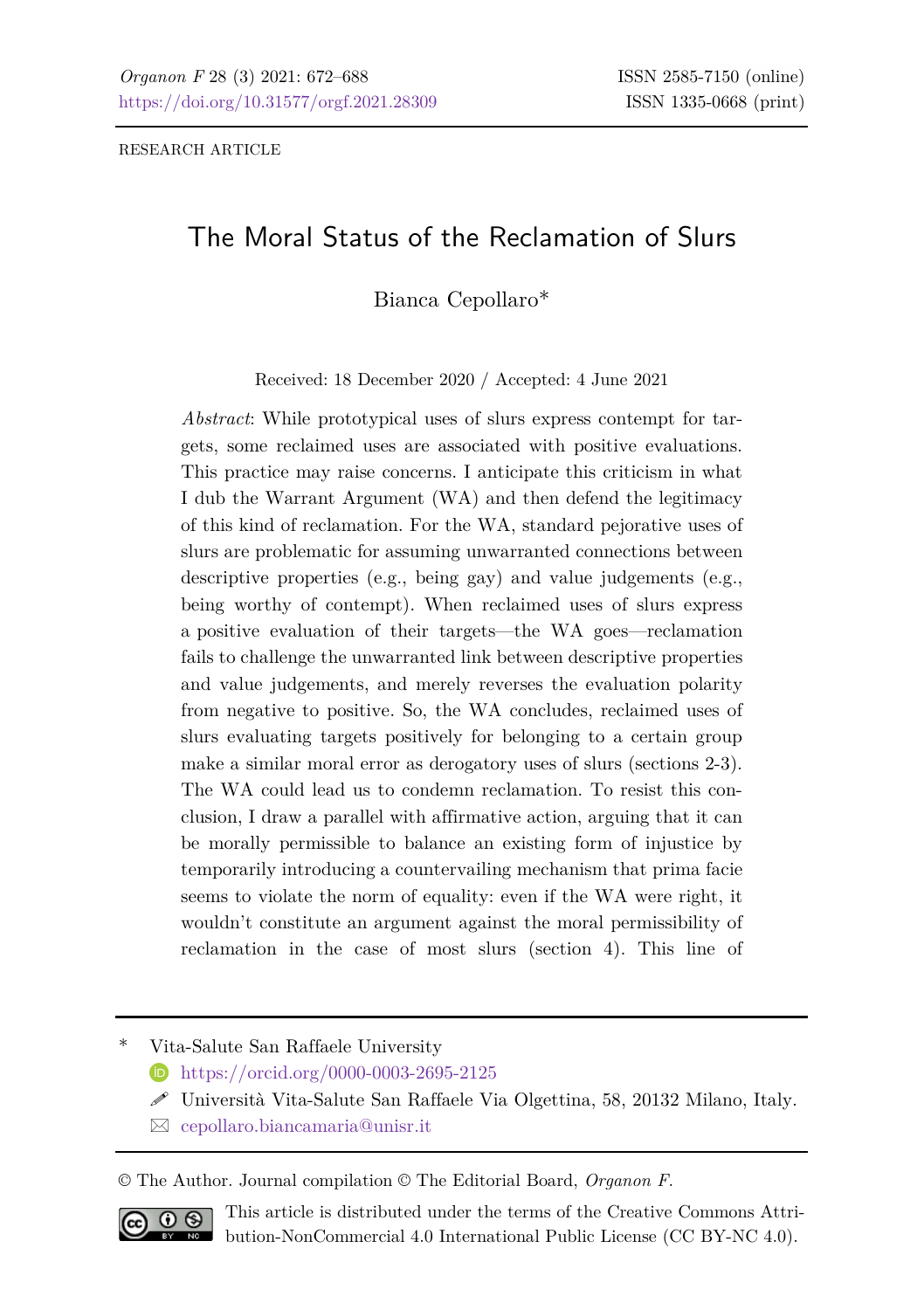argument in defense of pride reclamation may also serve to debunk the myths of reverse racism and reverse sexism (section 5).

*Keywords*: Hate speech; polarity reversal; reclamation; reverse racism; reverse sexism; slurs.

### **1. Introduction**

While prototypical uses of slurs often express contempt for targets, some reclaimed uses of such epithets are associated with a positive evaluation of the target class. This practice—let's call it 'pride reclamation'—may raise concerns under certain readings. In this paper, I anticipate this criticism summarized in what I dub the Warrant Argument (WA)—and defend the legitimacy of this kind of reclamation. According to the WA, what is problematic with standard pejorative uses of slurs is that they assume an unwarranted connection between descriptive properties (such as being gay, being Italian, being Jewish and so on) and value judgements (being bad, being worthy of contempt and the like). When reclaimed uses of slurs express pride and/or a positive evaluation of their targets—the WA goes they fail to challenge such a wrong link between descriptive properties and value judgements, and merely manage to reverse the polarity of the value judgement from negative to positive, from contempt to pride. So, the WA concludes, reclaimed uses of slurs expressing a positive evaluation of the slur's targets make a similar moral error as ordinary derogatory uses of slurs (sections 2-3). The WA could lead us to condemn or even ban pride reclamation, just like we do with derogatory uses of slurs. To resist this conclusion, I draw a parallel with the mechanisms of affirmative action, to argue that it can be morally permissible to balance an existing form of injustice by temporarily introducing a countervailing mechanism that prima facie seems a violation of the norm of equality: the analogy with affirmative action suggests that, even if the WA were right, it wouldn't constitute an argument against the moral permissibility of pride reclamation in the case of most slurs (section 4). Finally, I show how this line of argument in defense of pride reclamation may also serve to debunk the myths of reverse racism and reverse sexism (section 5).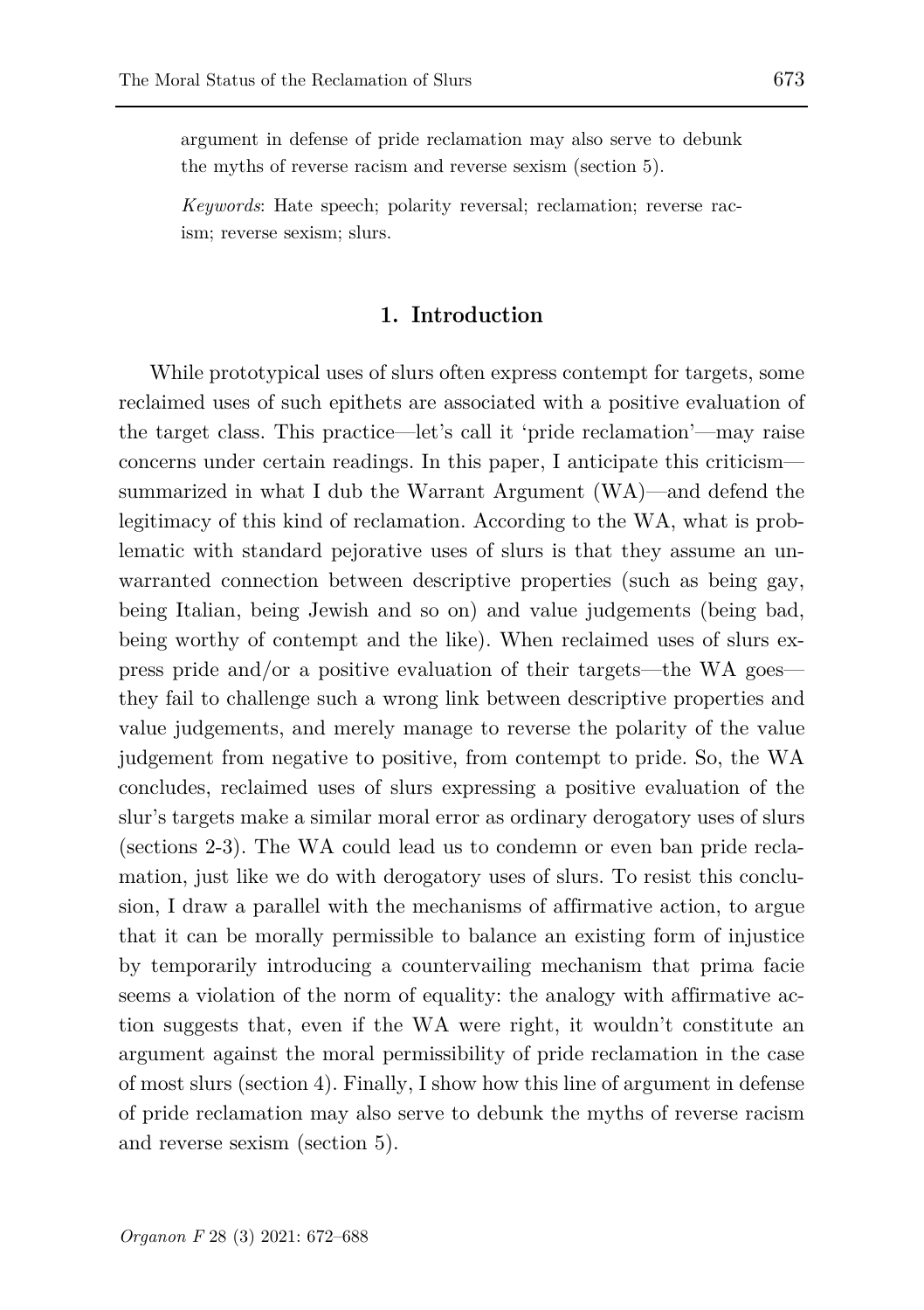### **2. The moral mistake of slurring**

Slurring is to derogate people on the basis of their belonging to a certain category that typically has to do with race, sexual orientation, gender, nationality, religion and so on (see i.e. Saka 2007; Hom 2008; Richard 2008). What distinguishes slurs from other pejoratives such as 'asshole' or 'jerk' is that only the former target people qua members of a social group. A slur like 'wop' does not merely derogate an Italian person, but attacks her because she is Italian.

Scholars have developed different theories as to how to analyze slurs and their pejorative content (see Hess forthcoming for a rich but concise survey). In this paper, I stay neutral with respect to two central aspects: (i) how slurs convey the derogatory content with which they are associated (i.e., whether the derogatory content is lexically encoded or not; and if it is, how). and (ii) how such a derogatory content should be spelt out. With respect to these issues, I will just adopt two general assumptions that are compatible with most existing accounts of slurs: (i) standard uses of epithets are systematically associated with derogatory contents and (ii) the derogatory content of slurs—however it is conveyed—amounts to something roughly like 'bad for being  $P'$ , where 'P' is a descriptive property such as being gay, being Black, being Italian, etc. Let me briefly elaborate on both points.

Regarding (i), the use of slurs conveys pejorative contents across contexts, regardless of the intentions of the speaker; moreover, it conveys such contents even when slurs are embedded under semantic operators. In fact, the derogatory content of epithets displays a striking feature that has attracted a good deal of attention from linguists and philosophers of language in the past years, namely projection (see i.a. Potts 2005; Schlenker 2007; Anderson and Lepore 2013; Jeshion 2013a, 2013b; Bolinger 2015; Nunberg 2018; Camp 2018). 'Projection' refers to the fact that the derogatory content of slurs survives in the interaction with many semantic operators, i.e., projects out of semantic embedding. Take the sentence 'Lucia is a wop'. The derogatory content towards Italian people—however we prefer to spell it out—survives when we embed the sentence under negation, in the antecedent of a conditional, in a question or a modal: 'Lucia is not a wop', 'If Lucia is a wop, her brother is too', 'Is Lucia a wop?', 'Lucia might be a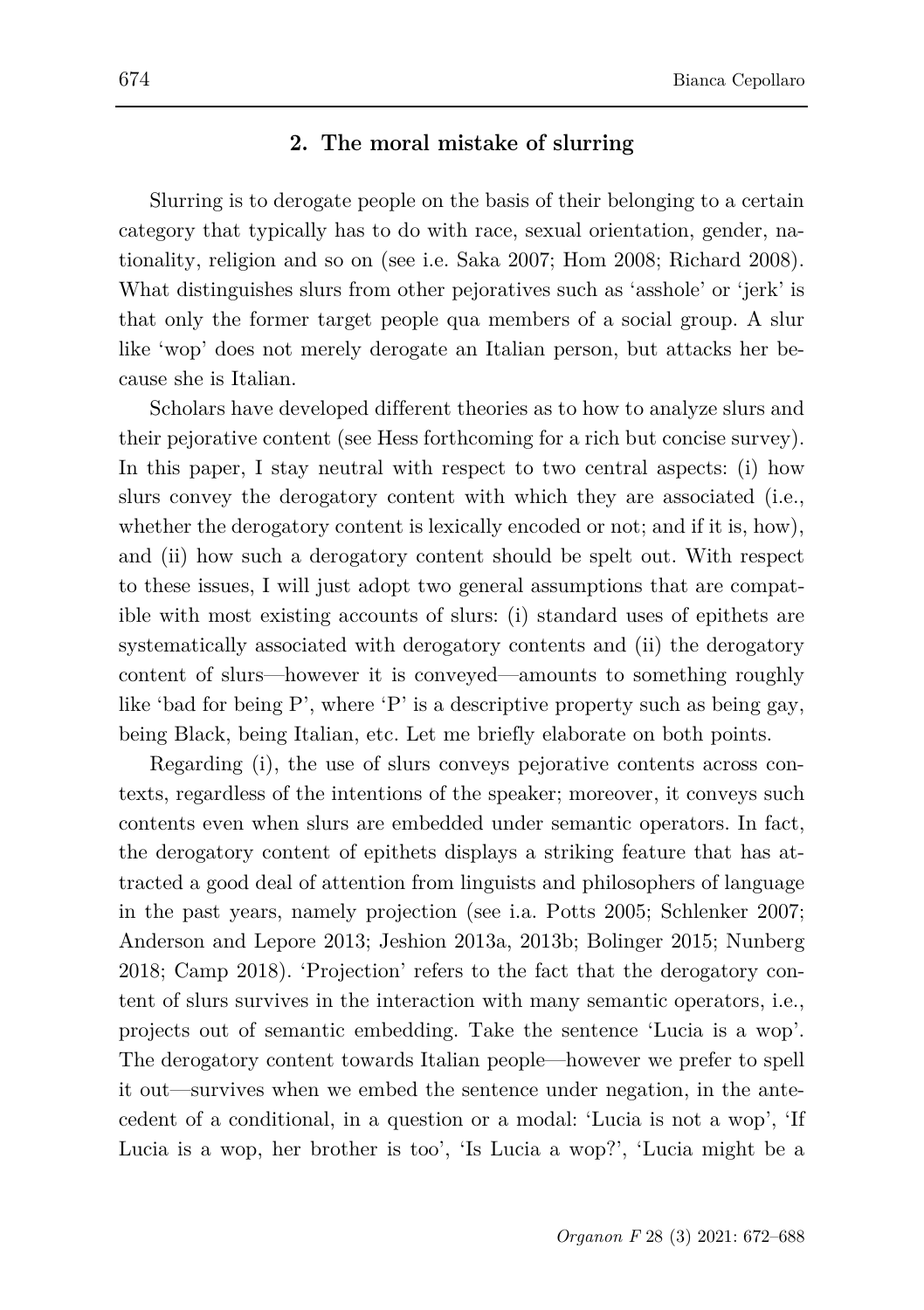wop'. As one can see, the derogatory content of slurs is very hard to suspend, at least in their non-reclaimed uses.

As for (ii), it suggests that what slurs do in general is to express a negative evaluation (often characterized as contempt) based on some descriptive properties (e.g., being gay, being Black, being Italian, etc.) that do not warrant per se a negative evaluation. Using slurs thus involves a morally wrong connection between a descriptive property and a value judgement. Such a link between the descriptive property and the evaluation is not merely correlational: from the perspective that the use of slurs encourages, targets do not just happen to be bad; they are bad because they satisfy a certain descriptive property (e.g., being Italian, gay, Black and so on). Suppose that research finds out that every single Italian person is bad in some respects: if you know that someone is Italian, you automatically know that s/he is bad in some way. This correlational claim that every Italian is bad in some respect would still differ from the racist assumption conveyed by uses of 'wop' that an Italian is bad for being Italian. In this paper I assume that the idea that being from a certain country (as well as having a certain sexual orientation, gender, religion, etc.) makes an individual worthy of a negative evaluation is morally wrong.

The morally problematic assumption that the use of slurs expresses and promotes, together with the endurance and pervasiveness of their derogatory content, makes epithets particularly toxic and dangerous. It is not surprising that slurs are typically banned from the public debate in liberal democracies (see i.a. Stanley 2015) and some scholars advocated silentist positions, according to which any occurrence of slurs—including mere mention—is offensive and should be therefore banned (Anderson and Lepore 2013). There are non-derogatory occurrences of slurs, though, that usually survive most kinds of censorship: they are the so-called reclaimed uses of epithets, to which we now turn.

## **3. Pride reclamation of slurs and the Warrant Argument criticism**

Reclamation is the phenomenon for which speakers, typically members of the target group, can use a slur in such a way that the pejorative is not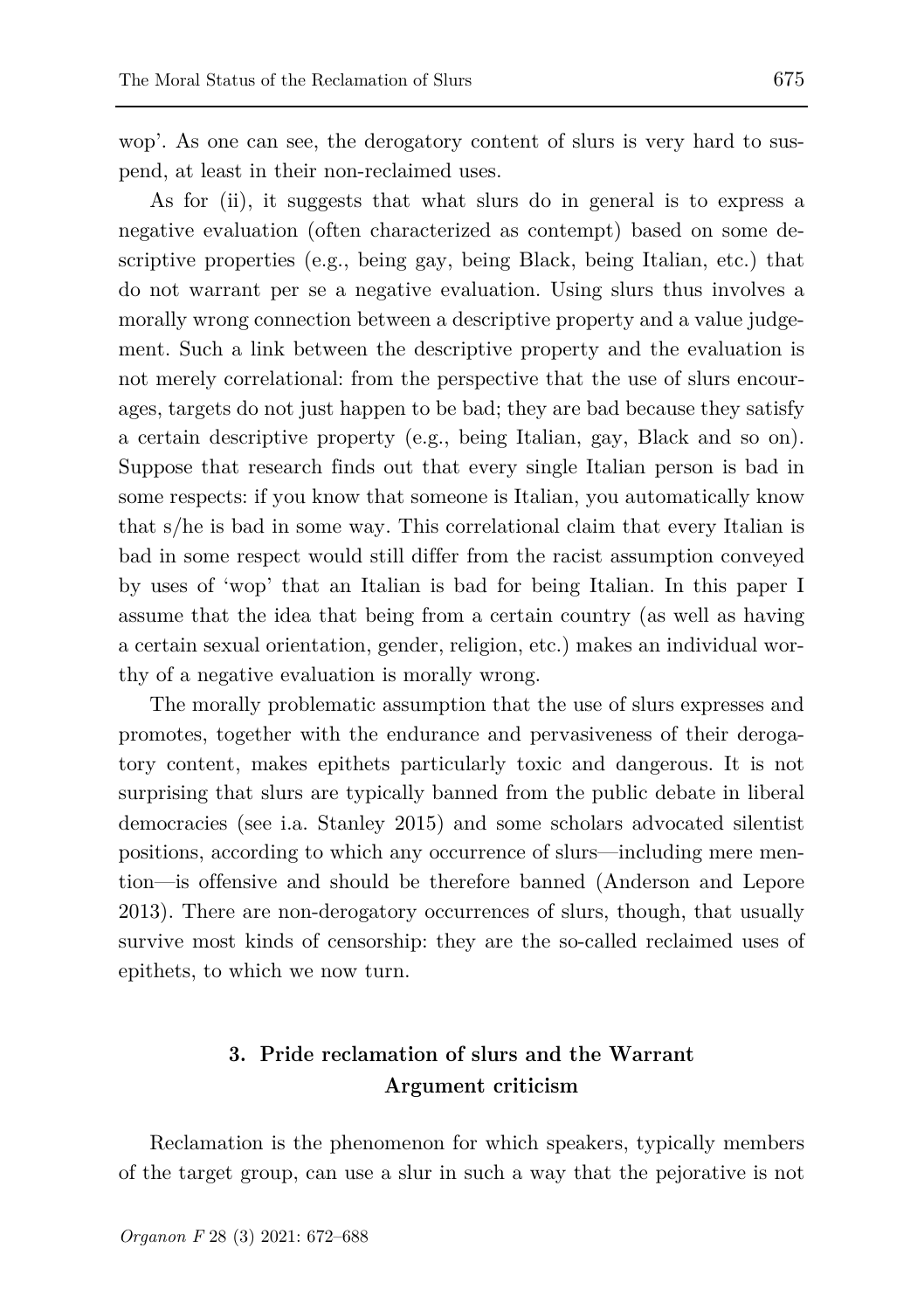offensive anymore in those contexts; in contrast, reclaimed slurs often convey positive contents and attitudes about the target class, they typically express pride, intimacy, solidarity, and camaraderie (see Tirrell, 1999; Brontsema, 2004; Croom 2011, 2013, 2014; Bianchi 2014; Miščević and Perhat 2016; Ritchie 2017; Anderson 2018; cf. Burnett 2020 and Zeman 2021).

Even though it is unclear that all instances of reclamation do so, at least some reclaimed uses of derogatory epithets seem to switch the standard evaluative content of slurs from negative into positive, thus turning contempt into pride (i.a., Kennedy 2002; Ritchie 2017; Jeshion 2020, Popa-Wyatt 2020). Under a very general characterization, these reclaimed uses of slurs convey something along the line of 'good for being P' (Ritchie 2017). I dub these uses 'pride reclamation'.

Many scholars got interested in reclamation because it constitutes an instance of meaning change (a temporary or stable change, according to different views) that challenges most existing accounts of slurs. Others, like Bianchi (2014), underline further interesting aspects: reclamation has proved so far one of the most effective tools to get rid of the toxic and harmful powers of slurs. For Bianchi (2014), while reclamation weakens the toxicity of slurs, silentism risks to worsen it: this is why reclamation should be encouraged and reclaimed uses of slurs should not be banned nor censored. In this picture, reclamation is presented as a possible way to counteract racism, homophobia and discrimination, and scholars have pointed out the benefits of reclamation with respect to empowerment (see i.a. Croom 2014). This view is also supported by empirical studies (see for instance Galinsky et al. 2003; Galinsky et al. 2013), according to which selflabeling—applying a slur to oneself—has important empowering effects.

Not everyone agrees, however: scholars such as Bailey et al. (1998) have illustrated a wide range of attitudes vis-à-vis the practice of reclamation, from very positive to very negative. The detractors of reclamation have various strings to their bow: they can argue that reclamation is self-defeating because it ultimately disguises self-contempt (Kennedy 2002). They may worry that it ends up legitimizing the use of slurs in a dangerous way (Herbert 2015), for instance by suggesting that certain terms are harmless and can be used inconsiderately. It could be maintained that reclamation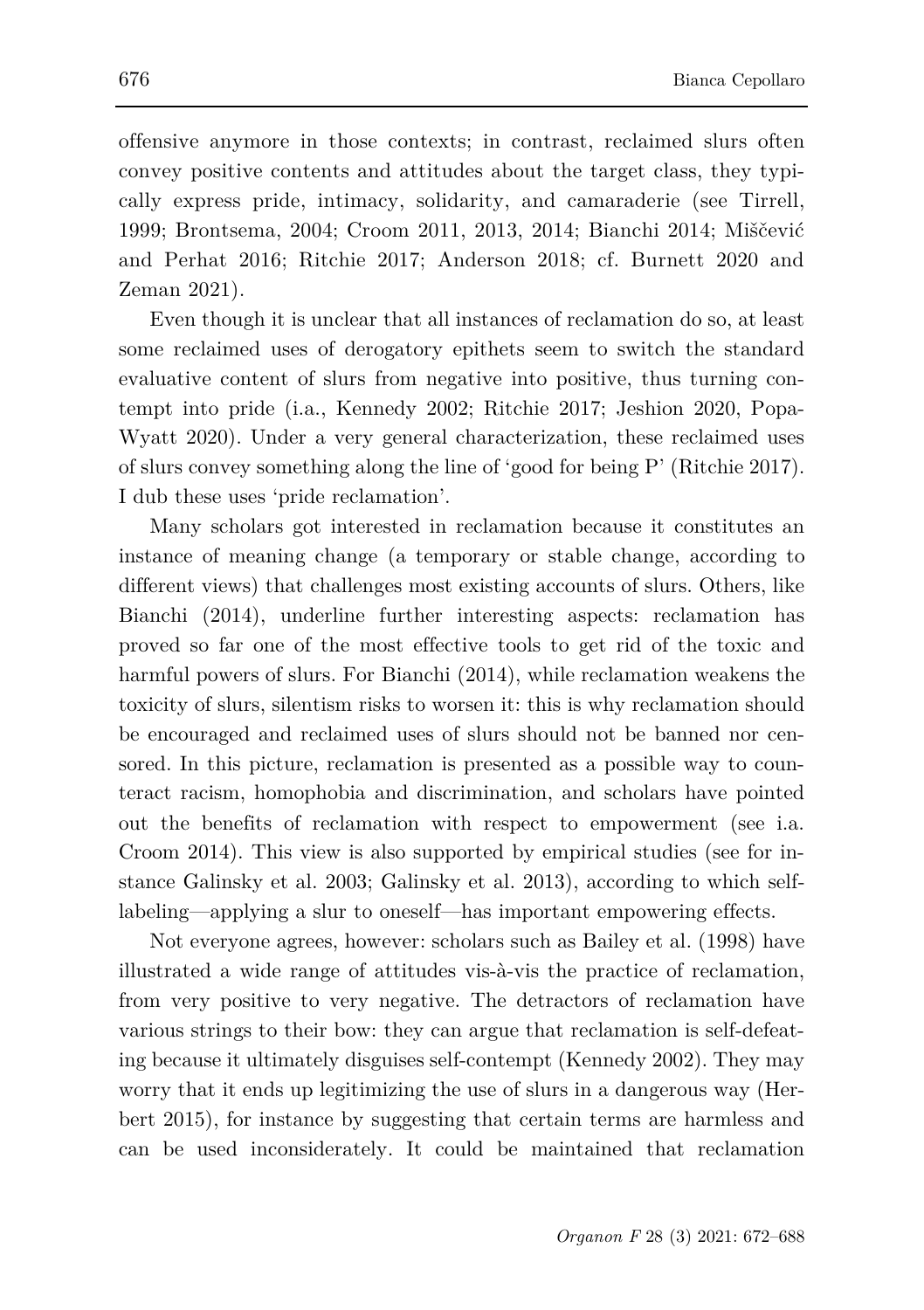contributes to the linguistic segregation of targets, thus worsening their overall social segregation, and so on.

In this paper, I anticipate and reject a different worry, summarized in what I call the Warrant Argument (WA). According to the WA, instances of reclamation conveying a positive evaluation of the target class ('good for being P') are morally problematic in that they end up making a similar moral mistake to the one standard pejorative uses of slurs make. Recall what we have observed in section 2, namely that slurs express negative judgements of a subject on the basis of a descriptive property that does not warrant a negative evaluation per se. Those who find this morally problematic might also agree that being from a certain country (as well as having a certain sexual orientation, gender, religion, etc.) does not by itself make anyone good, just as much as it doesn't make one bad. If one acknowledges that being Italian (or gay or Black, etc.) does not warrant a negative value judgement—the WA goes—they should also acknowledge that it does not warrant a positive evaluation either. The WA does not assume that because a descriptive property P does not warrant a negative evaluation, then it cannot warrant a positive one at the same time—this would be trivially false. Rather, it takes it that the particular descriptive properties picked out by prototypical slurs (in relation to race, sexual orientation, gender, etc.) do not warrant per se any value judgement at all (neither positive nor negative). Since, as we saw, standard uses of slurs convey a negative evaluation and the reclaimed uses (at least some of them) convey a positive evaluation, the Warrant Argument—applied to 'wop'—goes as follows:

- 1. Standard uses of a slur like 'wop' convey the idea that being Italian in itself warrants a negative evaluation, and this is wrong, because being Italian never justifies any value judgement: there is nothing bad or good per se in being Italian.
- 2. Certain reclaimed uses of 'wop' convey the idea that being Italian is per se good, thus that it warrants a positive evaluation. This is wrong, because being Italian never justifies any value judgement: there is nothing bad or good in itself in being Italian.
- 3. So, certain reclaimed uses of 'wop' that convey a positive evaluation of Italians qua Italians make a similar moral mistake to the one made by standard negative uses of slurs.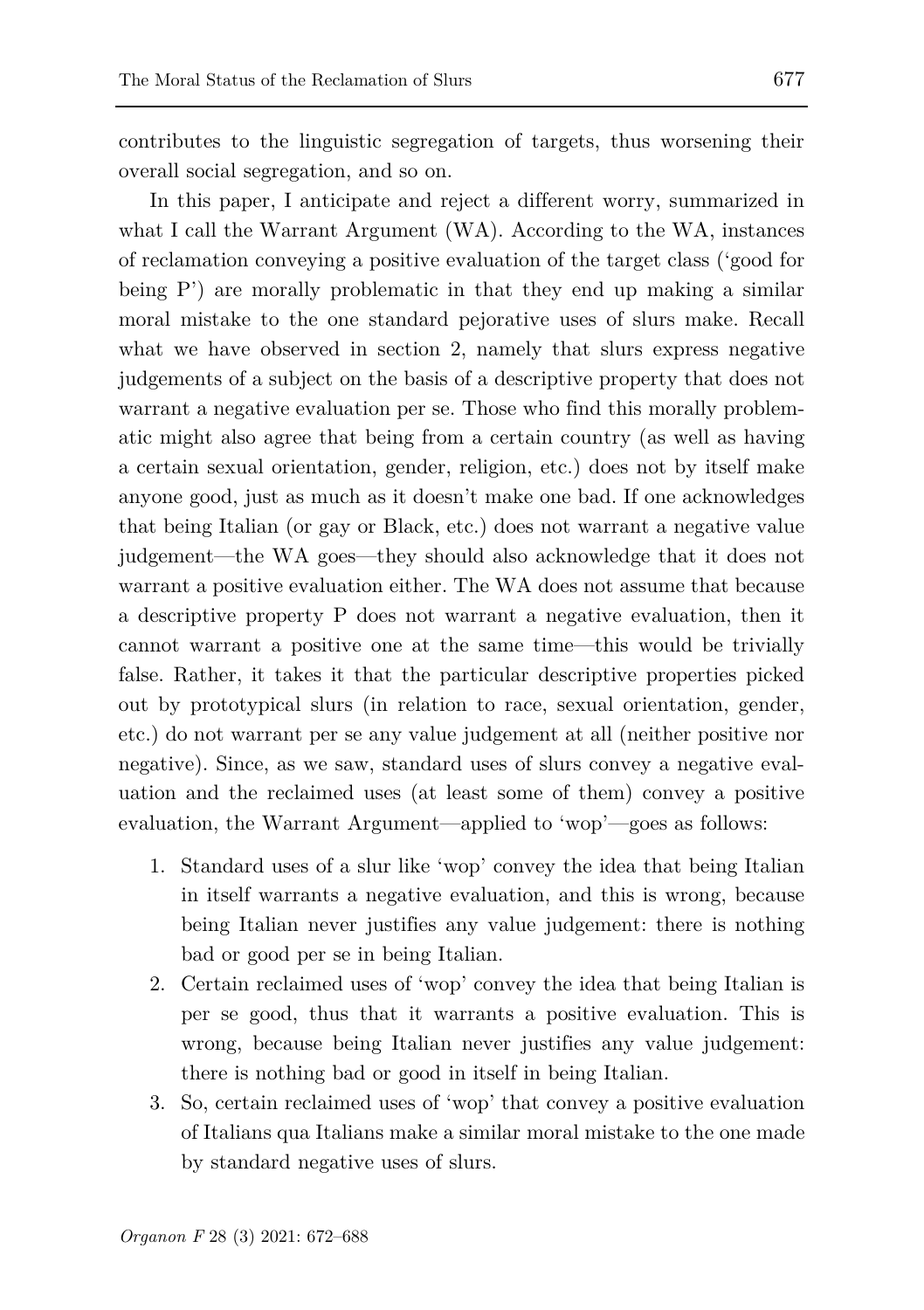The WA leads one to conclude that both derogatory and reclaimed slurs encapsulate a moral mistake. This in turn may prompt the conclusion that also reclaimed slurs should be banned. Indeed, most existing accounts of reclamation suggest that what reclamation does to slurs (especially at its early stages) is to reverse the polarity of the evaluation (or expressive content, depending on the account one favors) from negative to positive. On these accounts, reclamation (at least at its earlier stages) does not challenge the unwarranted link—associated with slurring—between a property such as being Italian, being Black, being gay, etc. and a value judgement.

One could stop the WA right here by suggesting that there is an important difference between pride and contempt, between expressing positive and negative evaluations. One could say that the WA shouldn't lead to conclude that reclamation has to be banned simply because while violence and harm follow from hate speech, nothing similar is likely to follow from reclamation. In fact, pride per se doesn't need to involve a feeling of superiority over everyone else (cf. recognition vs. appraisal respect in Darwall 1977). This strategy to stop the WA is more problematic that it seems, because it's not so clear that positively connoted social terms are harmless: think, for instance, of how 'Aryan' was used by Nazis. Think what it would be like if slurs against white people were reclaimed (?). Invoking a deep asymmetry between social terms associated with positive rather than negative contents may not be enough to stop the WA from banning reclamation. In this paper, I signal a longer route to do so. The advantage of this longer journey is that by granting more to the WA, its conclusion in favor of the moral permissibility of reclamation should be appealing to a larger audience. Finding answers to the WA that can be shared widely is especially important, given the connection with the myth of reverse racism or sexism to which I'll turn in section 5.

This said, if we accept, with the WA, that certain kinds of reclamation encapsulate and endorse a faulty connection between descriptive properties regarding social groups and unwarranted evaluations, could such a practice of reclamation be nevertheless morally permissible? In the next session I present a parallel with affirmative action, aimed at maintaining that reclamation is morally permissible, notwithstanding the criticism from the Warrant Argument.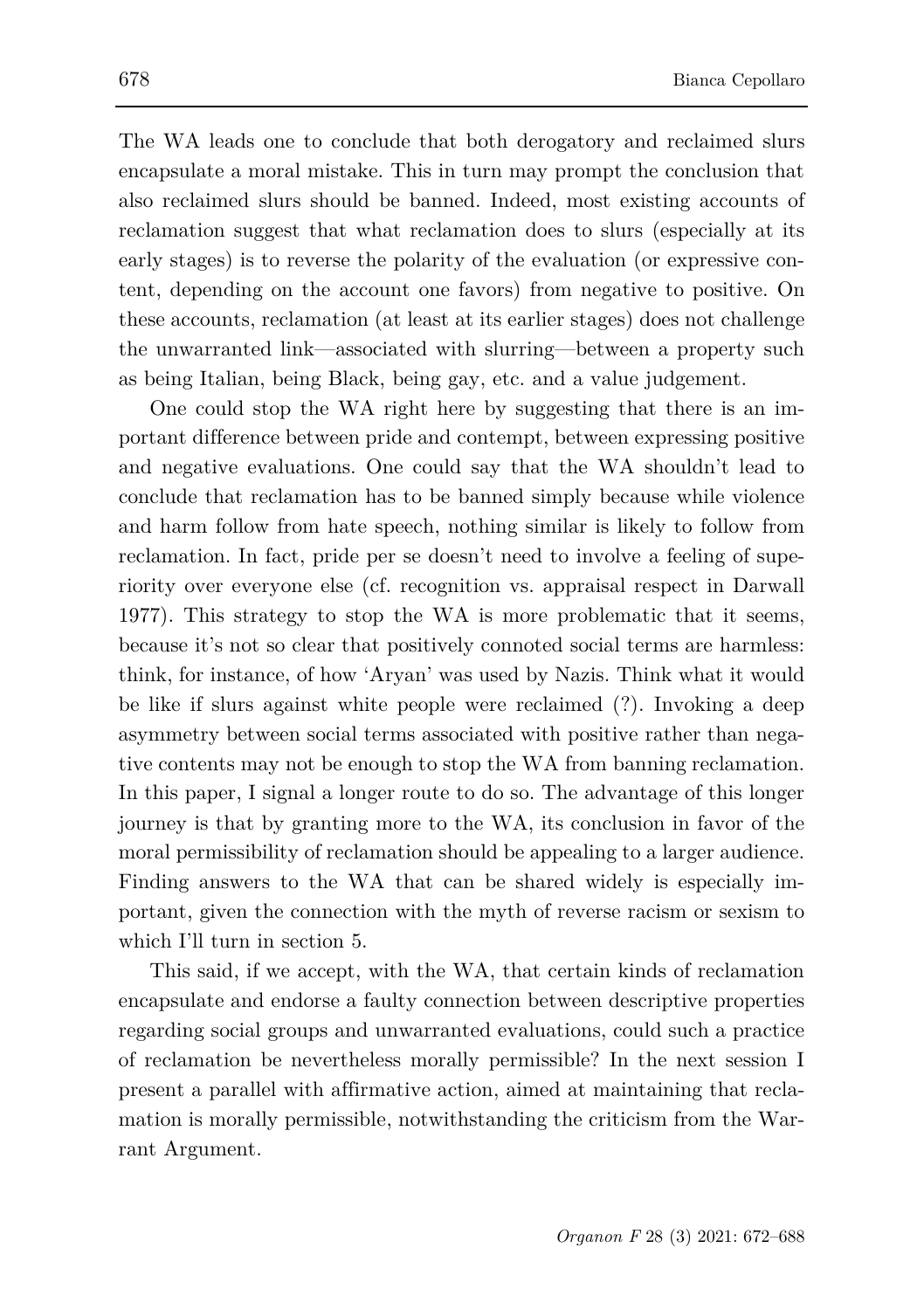Before moving to the next section, let me remark that not all accounts of reclamation need to deal with the WA, as not all approaches grant that reclaimed uses of slurs involve 'polarity reversal', as Jeshion (2020) calls it. While many proposals (e.g., Ritchie 2017, Jeshion 2020, Popa-Wyatt 2020) do suggest that (at least some) reclaimed uses of slurs involve the expression of some positive content, other proposals don't need to. Take for instance Bianchi (2014), according to whom using a slur in a reclaimed way is (i) to evoke the standard derogatory content that slurs typically convey while (ii) expressing at the same time one's dissociative attitude towards it. In this framework, speakers need not express a positive attitude towards the target class; all they need is to dissociate from the negative attitudes associated with derogatory uses. Put differently, some accounts need not worry about whether the moral permissibility of certain kinds of reclamation is challenged by the WA, because their proposals do not subscribe to the second premise of the WA to begin with (i.e., the idea that at least some reclaimed uses of slurs convey a positive evaluation of the target class).

What about all the other theories according to which reclamation consists in polarity reversal? In the next section, I propose a way to respond to the challenge raised by the WA which is available to possibly any account of reclamation that subscribes to the second premise of the WA.

# **4. In defense of pride reclamation: a parallel with affirmative action**

In this section I show that, despite appearances, the WA does not necessarily constitute an argument against the moral permissibility of reclamation, if we accept that it can be morally permissible to balance an existing form of injustice by temporarily introducing a countervailing mechanism that—taken out of context—may look like a violation of the norm of equality. To this end, I propose a parallel with a very different phenomenon in a very different domain: the debate on affirmative action. My proposal is to resist the conclusion that it is morally problematic for certain reclaimed uses of slurs to convey unwarranted positive evaluation of the target class, by understanding such uses of epithets as remedies meant to countervail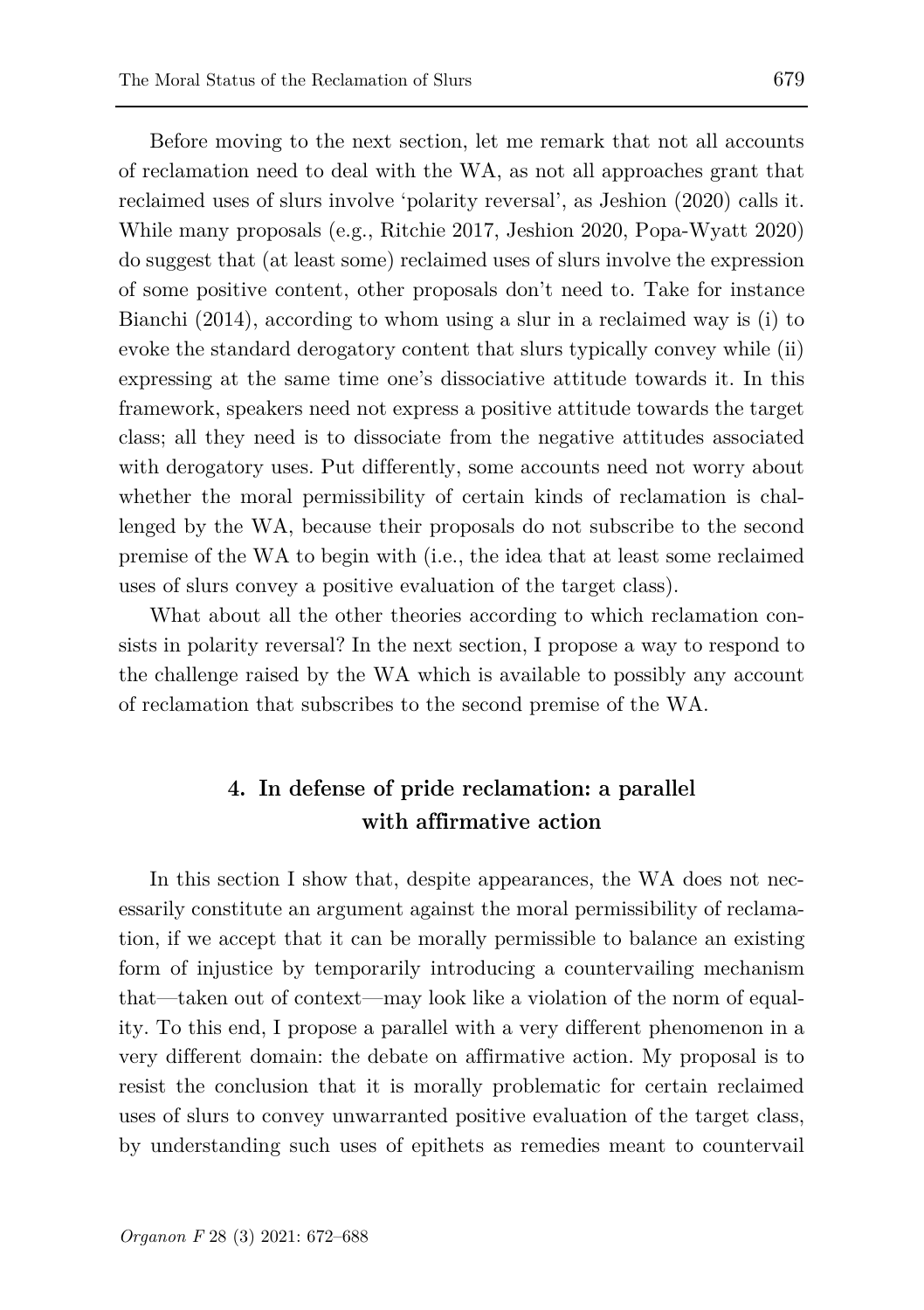existing power imbalances. To illustrate this parallel, let us look at affirmative action, typically defined along these lines:

Affirmative action means positive steps taken to increase the representation of women and minorities in areas of employment, education, and culture from which they have been historically excluded. When those steps involve preferential selection—selection on the basis of race, gender, or ethnicity—affirmative action generates intense controversy. (Fullinwider 2013)

Affirmative action gave rise to a lively debate concerning how to interpret it and, above all, how to engage in it, if at all (for a survey on the debate starting from the Seventies, see Fullinwider 2017). A possible way to understand affirmative action is the following: in order to balance an unjust mechanism (negative discrimination), it is morally admissible to introduce a countervailing kind of imbalance (positive discrimination) that is supposed to counteract the initial one over time. Consider the case of an unfair society characterized by systematic gender imbalances where women face undeserved barriers to employment. The employment practice in such a society discriminates on the basis of gender (negative discrimination). One measure that can help to fix this unfair situation is to resort to affirmative action and, in particular, to gender quotas that increase the employment rates of women and try to balance their exclusion (positive discrimination). Such a procedure is meant not only to (partially) balance the past exclusion, but also to start a virtuous circle where a gender-balanced work environment is more likely to avoid the exclusion of women in the future. In a sense (and this point attracted much criticism since the Seventies), affirmative action does not challenge the problem at its roots—i.e., it does not challenge discrimination as a matter of principle, nor does it call into question the fact that gender should not be crucial to whether one gets a job or not. It assumes that the best way to eradicate gender imbalances in the job market—rather than disavowing the very practice of taking the gender of the job candidate into account—is to temporarily modify the valence of discrimination (from negative to positive), in order to achieve anti-discriminatory results in the long run. One could thus say that affirmative action temporarily reproduces the problematic mechanisms it aims to fight, with an opposite valence: if a woman gets hired because of gender quotas (i.e.,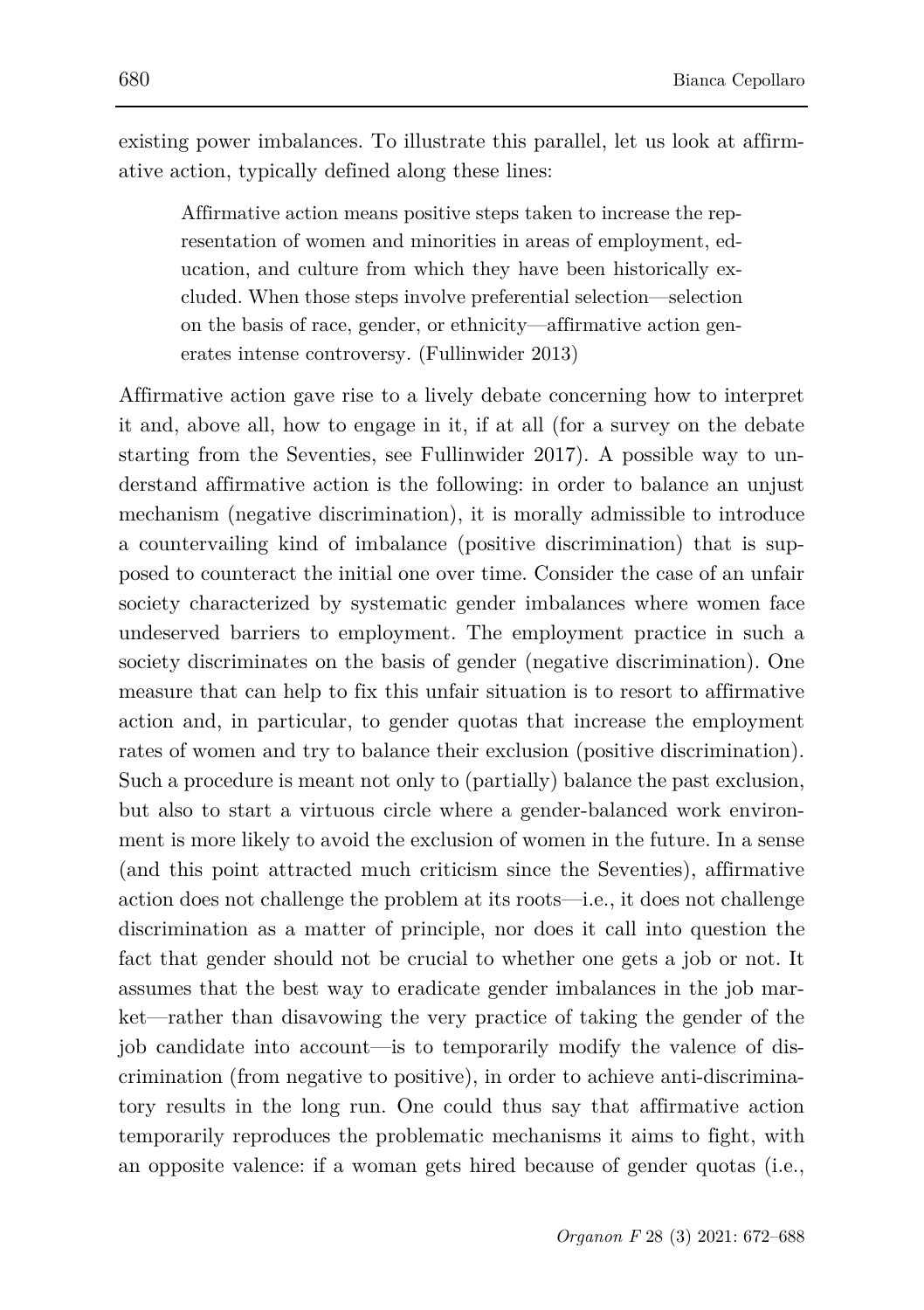because she's a woman), one could say that the system keeps engaging in employment practices that "discriminate" on the basis of gender. Interestingly, most of the arguments employed to defend affirmative action and quotas are instrumental: they justify the introduction of certain mechanisms that prima facie violate the rule of equality in order to fix a previous widespread and systematic injustice. In the words of Goldman: "Thus short-run violations of the rule [of equality] are justified to create a more just distribution of benefits by applying the rule itself in future years" (Goldman 1979: 164-165). Affirmative action is morally justified in as much as it delivers positive results in balancing past discrimination and preventing ongoing and future discrimination. Indeed, a crucial point in the debate around affirmative action concerns the results it produces (for instance, concerning the effects of gender quotas, see Matland 2006; Franceschet and Piscopo 2008; Schwindt-Bayer 2009; Alexander 2012; Kittilson and Schwindt-Bayer 2012; Barnes and Burchard 2013; O'Brien and Rickne 2016).

Let's now go back to the reclamation of slurs. The parallel with affirmative action is meant to suggest that even though certain uses of reclaimed slurs convey the idea that merely belonging to a category makes a person worthy of positive evaluation, such uses are morally permissible in as much as they deliver beneficial results in taking the derogatory content off these terms in the long run. Even if one goes as far as to consider certain kinds of reclamation as short-run violations of the rule of equality (and they may look as such in accounts like Ritchie's), they would be interim solutions to fight the kind of prejudice and discrimination that slurs both express and spread. The question whether reclamation works as a measure to achieve such goals (empowering the victims of discrimination and turning the slur into a less powerful weapon in the long run) is to be investigated on empirical grounds. Experimental studies support the claim that reclamation delivers good results in terms of decreasing the perceived offensiveness of slurring terms and raising the subject's sense of empowerment. According to Galinsky et al. (2003) and Galinsky et al. (2013), the fact that people selfapply slurs has, on the one hand, important effects both on how powerful they feel and how powerful the observers perceive them; on the other hand, the self-application of the slur diminishes the perceived offensiveness of the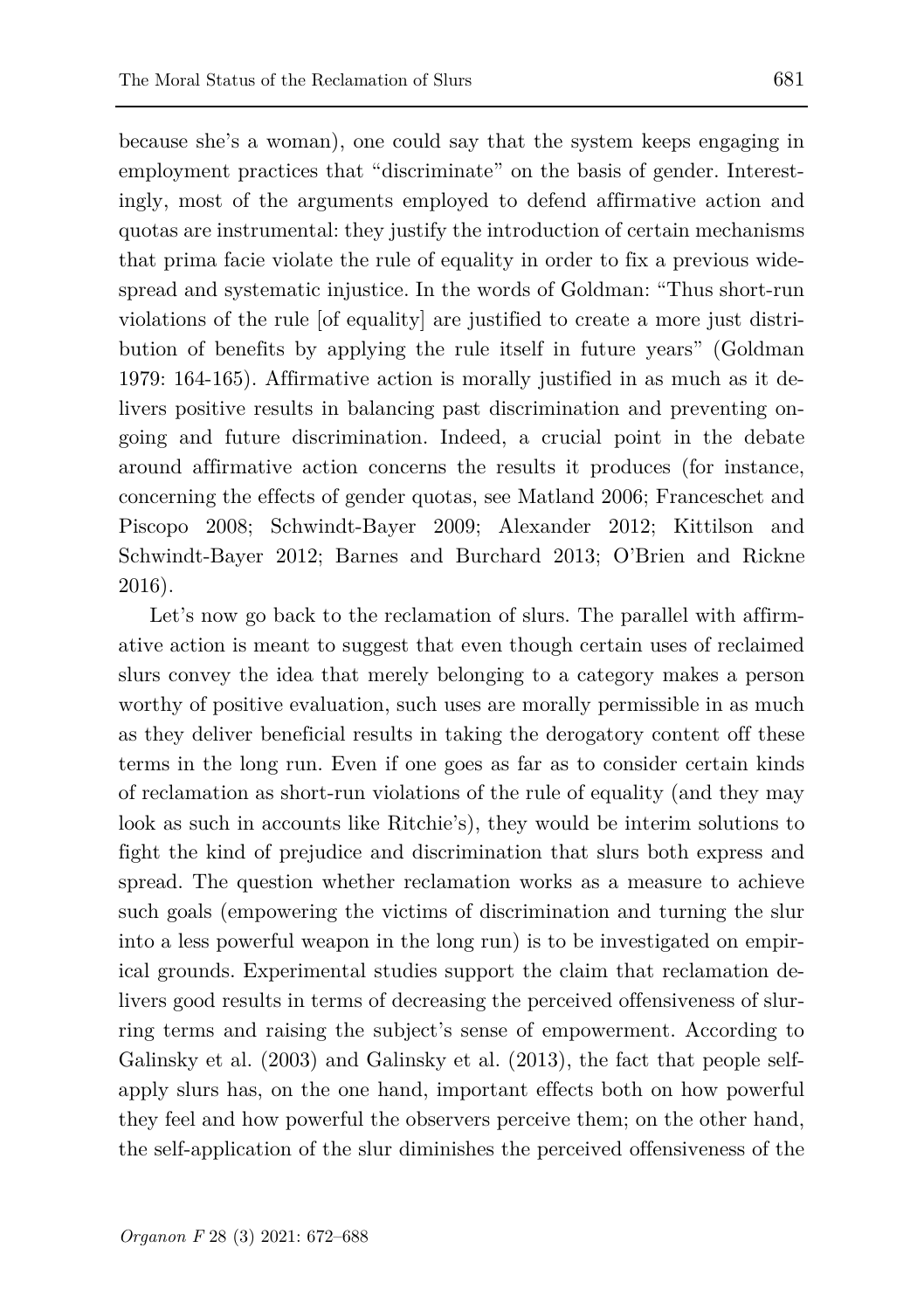term. Moreover, reclamation seems to have eventually succeeded in affecting the derogatory content in some cases: after a process of reclamation, 'queer' has today a new non-derogatory use that we can observe in expressions such as 'Queer Tango', 'Queer Film Festival', 'Queer Culture', 'Queer Studies', etc. (see Brontsema 2004). What is interesting is that the reclamation of 'queer' did not finally turn it into something like a positive slur i.e., a term conveying a positive value judgement on the target class qua category; rather, it simply made the term non-derogatory. The same might happen for many other reclaimed slurs.

I don't mean to put too much weight on the empirical claim that reclamation is beneficial; rather, I argue that if it is beneficial as it seems, then accepting the WA does not automatically mean banning reclamation, because—as the case of affirmative action shows—it can be morally permissible to balance an existing form of injustice by temporarily introducing a countervailing mechanism that may prima facie seem in violation of the norm of equality, if this measure proves beneficial on empirical grounds. So, if reclamation succeeds in securing beneficial empirical results, then it's safe from the censorship that could follow from the WA.

# **5. A digression: Black Lives Matter and the myth of reverse racism**

The observations made so far may have further interesting applications beyond the debate on slurs, as this little digression will suggest. On June 6, 2017, the Black commentator and producer Lisa Durden appeared on Fox News' *Tucker Carlson Tonight* to discuss the issue of why it was legitimate for Black Lives Matter (BLM) to create a 'Black only' safe space for the Memorial Day Celebration. Tucker Carlson, a white conservative commentator, accused BLM of being racist: the whole point of BLM is to fight racism and nevertheless they were excluding people on the basis of race. Lisa Durden remarked "you've been having 'white day' forever, you don't say the words anymore 'cause you know it's politically incorrect, but you've had an all-white Oscars, all these movies with all-white actors, movie after movie after movie, (…) and over and over again". Carlson asked, "I just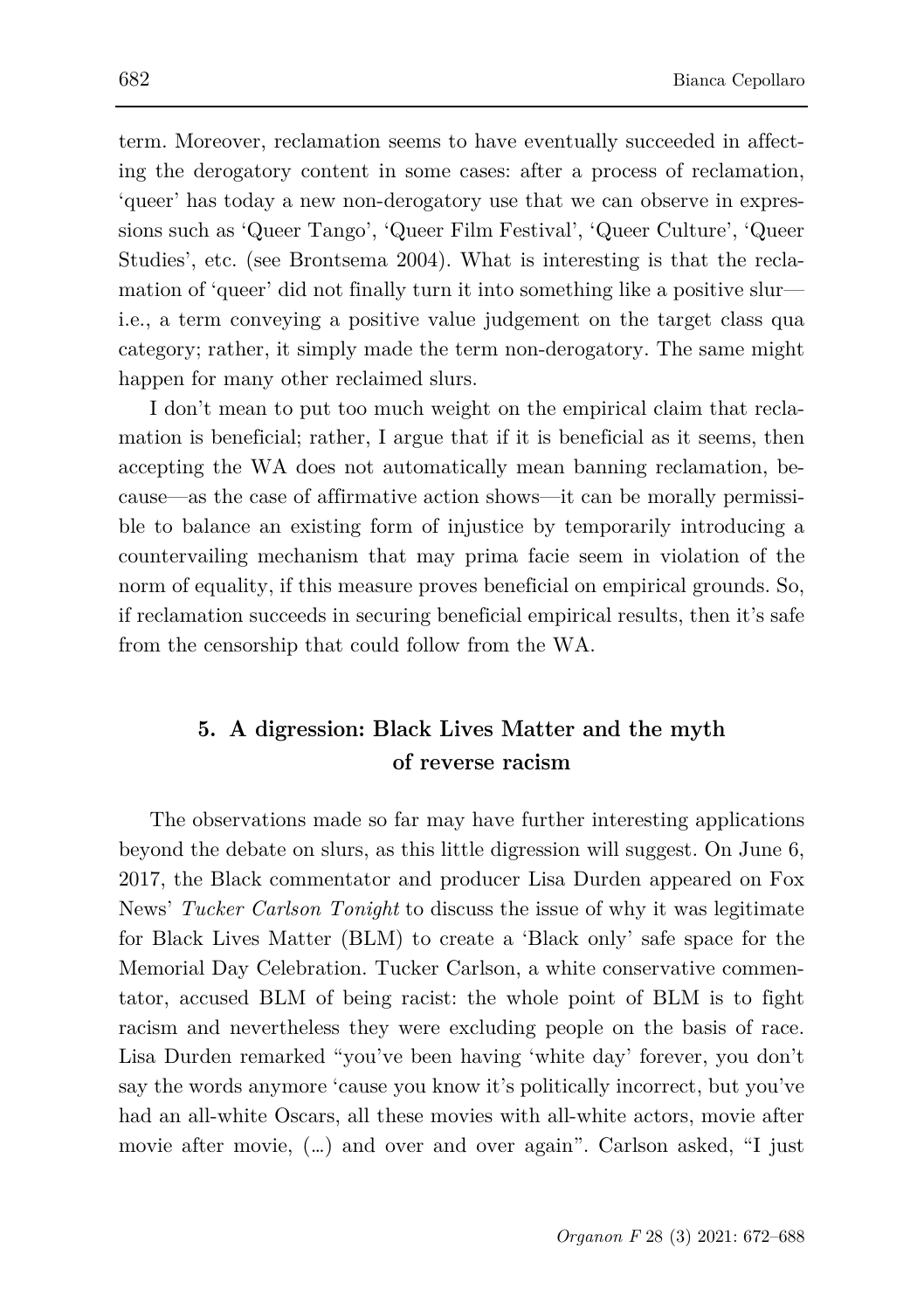have a very simple question for you: if you don't like people excluding others on the basis of their race  $(\ldots)$ , why are you doing it?". Then again "If you don't like it, why are you perpetuating it?", "Do you think it's racist to exclude people on the basis of their skin color?". Durden answered, "I think it's racist when you've been excluding people for hundreds and hundreds of years and we are forced to come together collectively to celebrate ourselves because you guys won't; you are the largest society: let's be real here". After another exchange, Durden claimed, "Unfortunately, when you have a racist society like America, you force people to come together collectively to make sure that they have a voice". Durden was suspended and then fired from her position of adjunct professor at Essex County College in Newark.

I suggest that the issue discussed in this brief dialogue—was BLM being racist or not?—may be analyzed along the lines illustrated in the previous sections. It may be true that, strictly speaking, excluding people from an event on the basis of their race is something that in an ideal society shouldn't happen, as it would violate the norm of equality; however, in a racist society like the North-American one, it can be morally permissible to temporarily introduce a measure that prima facie violates the norm of equality that aims to balance a systemic form of injustice over time.

Similar observations apply more generally to the myth of reverse racism or sexism, according to which members of privileged groups (white people, men, etc.) are victims of the discrimination allegedly perpetuated by underprivileged groups (Black people, women). This kind of attitude suggests that the pursuit of an antiracist and antisexist society may result in the members of the privileged groups ending up being the victim of discrimination. One way to debunk this myth is by underlining how the rich and heterogeneous family of empowering measures (from celebrations in safe spaces to positive uses of slurs) are local and interim solutions to fight power imbalance in the face of systematic and ingrained forms of injustice. There may be a day when Black Lives Matter will not have reasons to exist, nor gender quotas. However, such a day has yet to come and, to say it with a slogan: to make things right, it may be not enough to just do things right.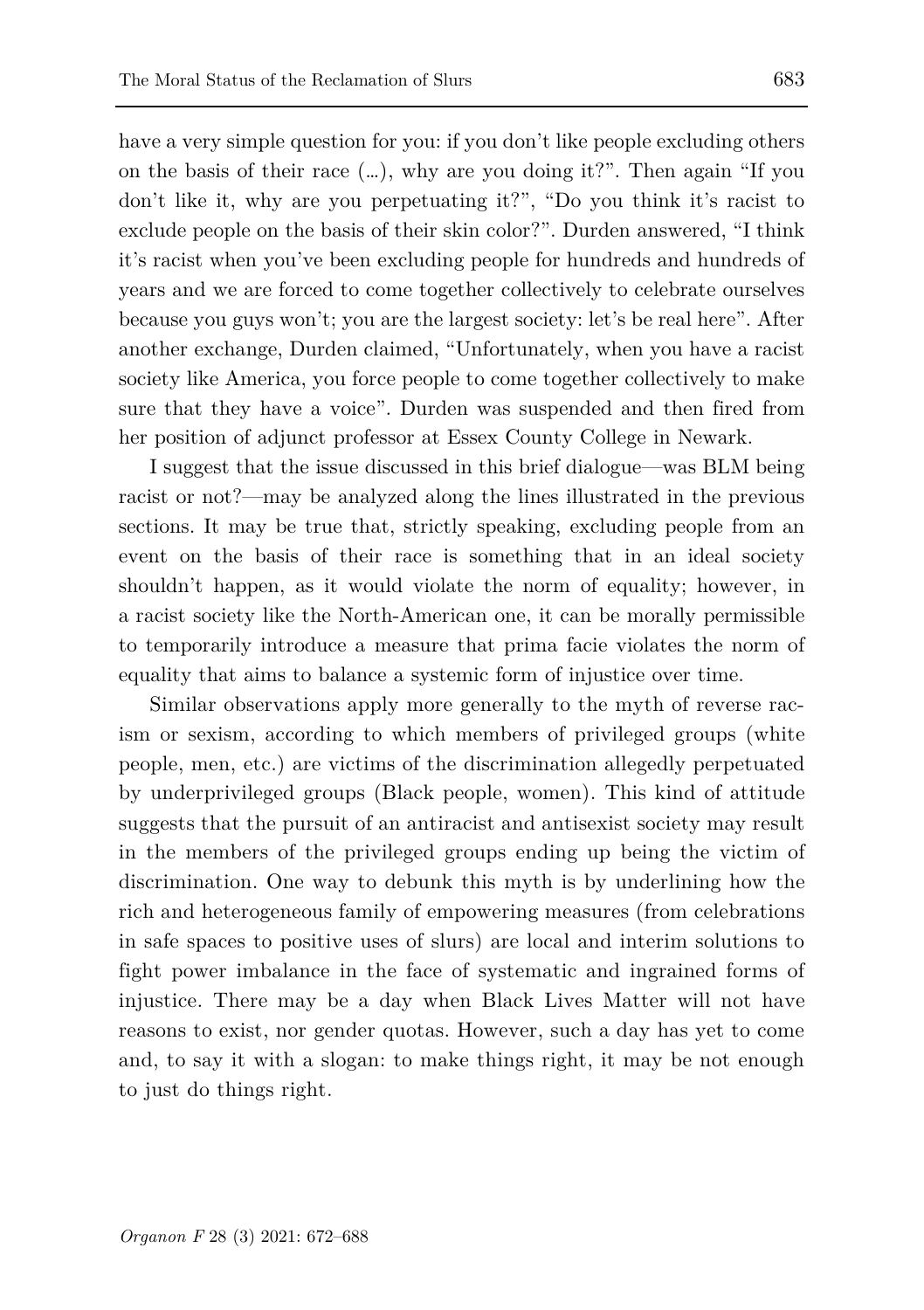## **6. Conclusion**

In this paper I argued that the moral permissibility of pride reclamation is not automatically ruled out by the WA: as other domains—like political representation and employment practices—show, it can be morally permissible to balance an existing form of negative discrimination by temporarily introducing a countervailing mechanism that seems prima facie to violate a norm of equality. This is not to suggest that reclamation and affirmative action are the same thing, but the disanalogies between the two do not seem to threaten my point. An interesting disanalogy worth mentioning is that while reclamation is typically determined and pursued by the group that is discriminated against (and, in some cases, their allies), affirmative action, in contrast, is usually decided from above and it is not mainly pursued or implemented by the discriminated group. Some could thus say that affirmative action involves a bit of paternalism that reclamation lacks. I shall leave the task of defending affirmative action from the charge of paternalism to another occasion, as I do not need the parallel between reclamation and affirmative action to go too far. But it is nevertheless interesting to note that, if one thinks that affirmative action could have nonbeneficial effects on the discriminated groups due to its character of a decision from above, this difficulty does not arise for reclamation, that is typically ignited and mainly carried out by the target class and its allies.

To conclude, in this paper I have anticipated and rejected a worry against the moral permissibility of pride reclamation, i.e., reclamatory uses of slurs conveying a positive evaluation of the target. I summarized this criticism in what I dubbed the Warrant Argument. According to the WA, standard and reclaimed uses of slurs make a similar moral error in that both assume an unwarranted connection between descriptive properties (such as being gay, being Italian, being Jewish and so on) and value judgements (being bad/good, being worthy of contempt/pride). The WA could lead us to condemn or ban pride reclamation, just like we do with derogatory uses of slurs, but I have proposed a parallel with the mechanisms of affirmative action that provides a way to resist this conclusion. The case of affirmative action shows that it can be morally permissible to balance an existing form of injustice by temporarily introducing a countervailing mechanism that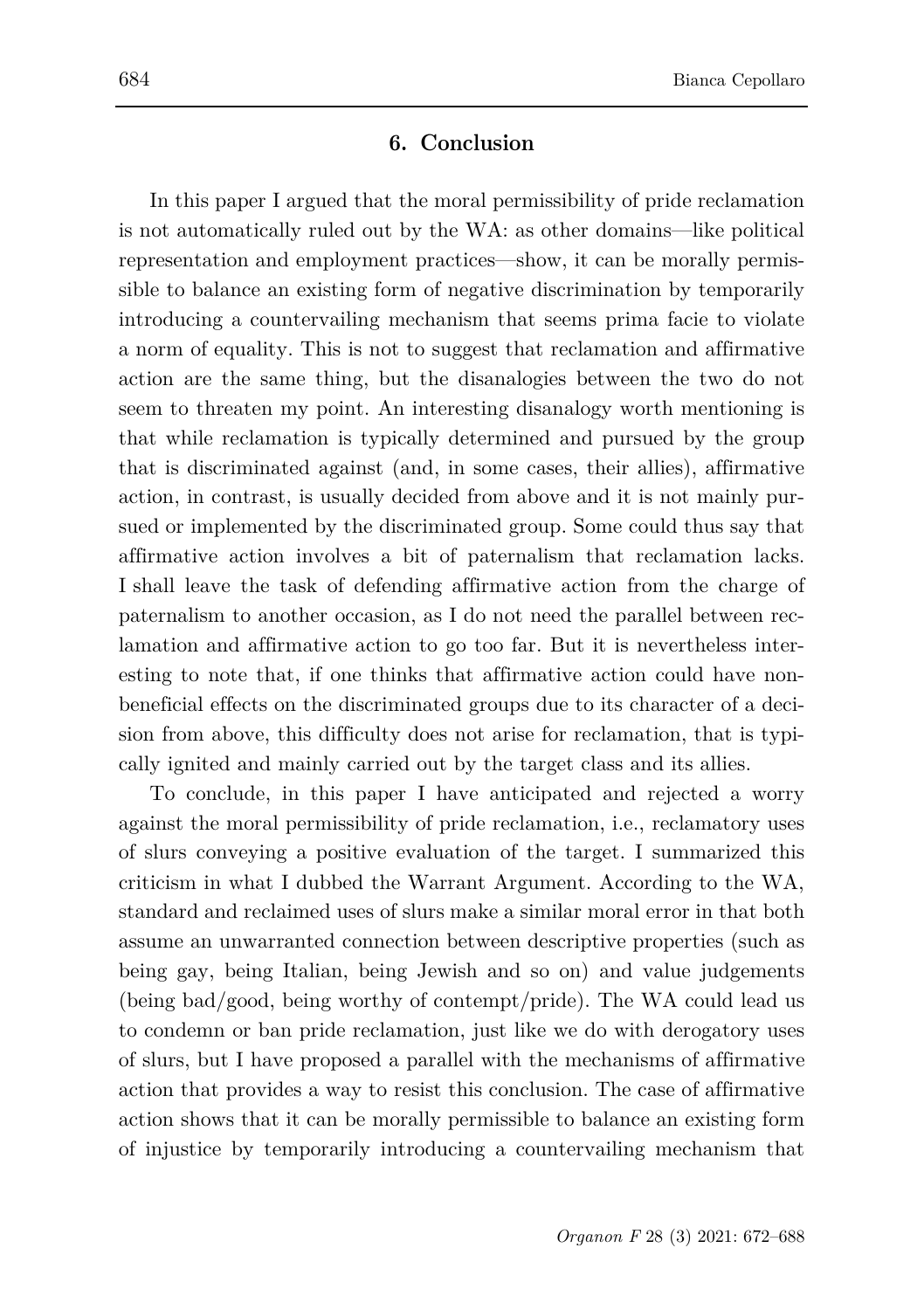prima facie seems to violate the norm of equality, if the measure proves effective in fighting oppression. The analogy with affirmative action suggests that, even if the WA were right, it wouldn't constitute an argument against the moral permissibility of pride reclamation. This strategy to defend the moral permissibility of reclamation from the WA is not the most direct one, as one could simply reject one of WA's premises. The advantage of this longer journey is that by granting more to the WA, its conclusion should be appealing to a larger audience.

#### **Acknowledgements**

Many thanks to Dan Zeman for putting together such a rich special issue and a wonderful workshop, Value in language (March 29-31, 2021, Slovak Academy of Sciences). Thanks to all the participants for their insights. In particular, I shall thank for their suggestions Victor Carranza, Nils Franzén, Leopold Hess, Robin Jeshion, Zuzanna Jusińsk, Stefano Predelli, Andrés Soria Ruiz, Pekka Väyrynen, Julia Zakkou and Dan Zeman. I have also benefitted from the insights of Claudia Bianchi, Laura Caponetto, Teresa Marques and Dan Zeman, commenting on earlier versions of this work.

#### **References**

- Alexander, Amy C. 2012. "Change in Women's Descriptive Representation and the Belief in Women's Ability to Govern: A Virtuous Cycle." *Politics & Gender* 8 (4): 437–64. <https://doi.org/10.1017/S1743923X12000487>
- Allan, Keith. 2015. "When Is a Slur not a Slur? The Use of *nigger* in 'Pulp Fiction'". *Language Sciences* 52: 187–99. [https://doi.org/10.1016/j.lang](https://doi.org/10.1016/j.langsci.2015.03.001)[sci.2015.03.001](https://doi.org/10.1016/j.langsci.2015.03.001)
- Anderson, Luvell. 2018. "Calling, Addressing, and Appropriation." In *Bad Words: Philosophical Perspectives on Slurs*, edited by David Sosa, 15–37. Oxford, Oxford University Press. [10.1093/oso/9780198758655.003.0002](https://doi.org/10.1017/S1743923X12000487)
- Anderson, Luvell, and Ernie Lepore. 2013. "Slurring Words." *Noûs* 47 (1): 25–48. <https://doi.org/10.1111/j.1468-0068.2010.00820.x>
- Asim, Jabari. 2007. *The N Word: Who Can Say It, Who Shouldn't, and Why*. New York-Boston: Houghton Mifflin Company.
- Bailey, Guy, John Baugh, Salikoko S. Mufwene, and John R. Rickford (eds.). 1998. *African-American English: Structure, History and Use* (1 edition). London, New York: Routledge.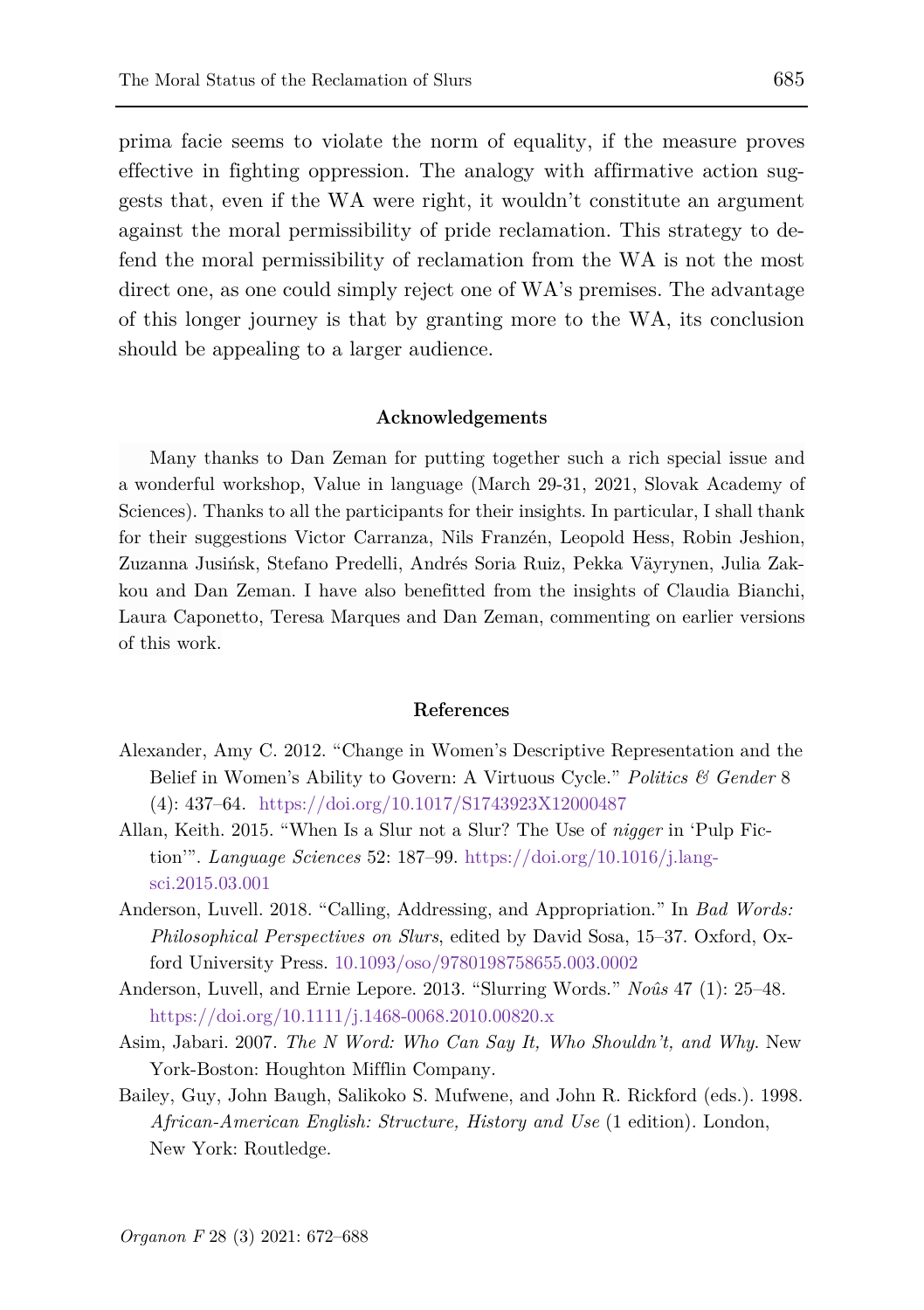- Barnes, Tiffany D., and Stephanie M. Burchard. 2013. "'Engendering' Politics, The Impact of Descriptive Representation on Women's Political Engagement in Sub-Saharan Africa." *Comparative Political Studies* 46 (7): 767–90. <https://doi.org/10.1177/0010414012463884>
- Bianchi, Claudia. 2014. "Slurs and Appropriation: An Echoic Account." *Journal of Pragmatics* 66: 35-44.<https://doi.org/10.1016/j.pragma.2014.02.009>
- Brontsema, Robin. 2004. "A Queer Revolution: Reconceptualizing the Debate over Linguistic Reclamation." *Colorado Research in Linguistics* 17: 1–17. <https://doi.org/10.25810/dky3-zq57>
- Burnett, Heather. 2020. "A Persona-Based Semantics for Slurs." *Grazer Philosophische Studien* 97 (1): 39-62.<https://doi.org/10.1163/18756735-09701004>
- Camp, Elisabeth. 2013. "Slurring Perspectives." *Analytic Philosophy* 54 (3): 330– 49[. https://doi.org/10.1111/phib.12022](https://doi.org/10.1111/phib.12022)
- Camp, Elisabeth. 2018. "A Dual Act Analysis of Slurs." In *Bad Words: Philosophical Perspectives on Slurs*, edited by David Sosa, 29–59. Oxford, Oxford University Press. 10.1093/oso/9780198758655.001.0001
- Childs, Sarah, and Mona Lena Krook. 2009. "Analysing Women's Substantive Representation: From Critical Mass to Critical Actors." *Government and Opposition* 44 (2): 125–45.<https://doi.org/10.1111/j.1477-7053.2009.01279.x>
- Croom, Adam. 2011. "Slurs". *Language Sciences* 33 (3): 343–58. <https://doi.org/10.1016/j.langsci.2010.11.005>
- Croom, Adam. 2013. "How to Do Things with Slurs: Studies in the Way of Derogatory Words". *Language & Communication* 33 (s): 177–204. <https://doi.org/10.1016/j.langcom.2013.03.008>
- Croom, Adam. 2014. "Spanish Slurs and Stereotypes for Mexican-Americans in the USA: A Context-Sensitive Account of Derogation and Appropriation". *Sociocultural Pragmatics* 2 (2): 145–79.<https://doi.org/10.1515/soprag-2014-0007>
- Dahlerup, Drude, and Lenita Freidenvall. 2010. "Judging Gender Quotas: Predictions and Results." *Policy & Politics* 38 (3): 407–25. 10.1332/030557310X521080
- Darwall, Stephen L. 1977. "Two Kinds of Respect." *Ethics* 88 (1): 36–49. <https://doi.org/10.1086/292054>
- Dworkin, Gerald. 2017. "Paternalism." In *The Stanford Encyclopedia of Philosophy* (Spring 2017 Edition), edited by Edward N. Zalta. URL = <https://plato.stanford.edu/archives/spr2017/entries/paternalism/>
- Franceschet, Susan, and Jennifer M. Piscopo. 2008. "Gender Quotas and Women's Substantive Representation: Lessons from Argentina." *Politics & Gender* 4 (3): 393–425.<https://doi.org/10.1017/S1743923X08000342>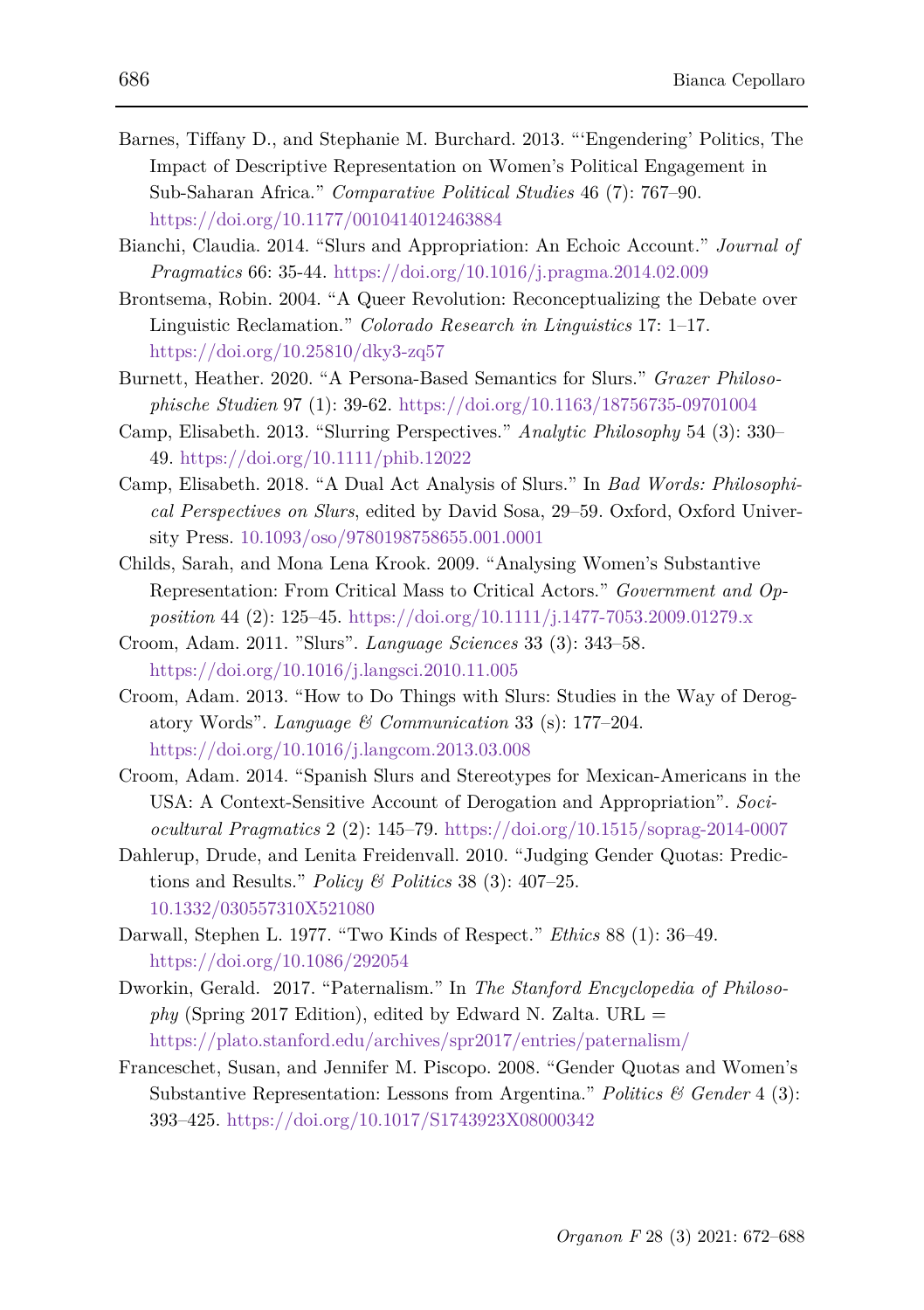- Fullinwider, Robert. 2017. "Affirmative Action." In *The Stanford Encyclopedia of Philosophy* (Summer 2017 Edition), edited by Edward N. Zalta. URL = <https://plato.stanford.edu/archives/sum2017/entries/affirmative-action/>
- Galinsky, Adam D., Kurt Hugenberg, Carla Groom, and Galen V. Bodenhausen. 2003. "The Reappropriation of Stigmatizing Labels: Implications for Social Identity." In *Identity Issues in Groups*, edited by Jeffrey T. Polzer, 221–56. Emerald Group Publishing Limited. [https://doi.org/10.1016/S1534-](https://doi.org/10.1016/S1534-0856(02)05009-0) [0856\(02\)05009-0](https://doi.org/10.1016/S1534-0856(02)05009-0)
- Galinsky, Adam D., Cynthia S. Wang, Jennifer A. Whitson, Eric M. Anicich, Kurt Hugenberg, and Galen V. Bodenhausen. 2013. "The Reappropriation of Stigmatizing Labels: The Reciprocal Relationship between Power and Self-labeling." *Psychological Science* 24 (10): 2020–9. <https://doi.org/10.1177/0956797613482943>
- Herbert, Cassie. 2015. "Precarious Projects: the Performative Structure of Reclamation." *Language Sciences* 52: 131–138. [https://doi.org/10.1016/j.lang](https://doi.org/10.1016/j.langsci.2015.05.002)[sci.2015.05.002](https://doi.org/10.1016/j.langsci.2015.05.002)
- Hess, Leopold. forthcoming. "Slurs: Semantics and Pragmatics Theories of Meanings." In *The Cambridge Handbook of Philosophy of Language*, edited by Piotr Stalmaszczyk. Cambridge University Press.
- Jeshion, Robin. 2013a. "Expressivism and the Offensiveness of Slurs." *Philosophical Perspectives* 27 (1): 231–59.<https://doi.org/10.1111/phpe.12027>
- Jeshion, Robin. 2013b. "Slurs and Stereotypes." *Analytic Philosophy* 54 (3): 314– 29. <https://doi.org/10.1111/phib.12021>
- Jeshion, Robin. 2020. "Pride and Prejudiced: On the Appropriation of Slurs." *Grazer Philosophische Studien* 97 (1): 106–37. <https://doi.org/10.1163/18756735-09701007>
- Kennedy, Randall. 2002. *Nigger: The Strange Career of a Troublesome Word*. New York: Vintage.
- Kittilson, Miki Caul, and Leslie A. Schwindt-Bayer. 2012. *The Gendered Effects of Electoral Institutions: Political Engagement and Participation*. New York: Oxford University Press. 10.1093/acprof:oso/9780199608607.001.0001
- Kleinman, Sherryl, Matthew B. Ezzell, and Corey Frost. 2009. "Reclaiming Critical Analysis: The Social Harms of 'Bitch'." *Sociological Analysis* 3 (1): 46–68.
- Marques, Teresa. 2017. "Pejorative Discourse Is Not Fictional." *Thought: A Journal of Philosophy* 6 (4): 250–60.<https://doi.org/10.1002/tht3.258>
- Marques, Teresa, and Manuel García-Carpintero. 2020. "Really Expressive Presuppositions and How to Block Them." *Grazer Philosophische Studien* 97 (1): 138– 58[. https://doi.org/10.1163/18756735-09701008](https://doi.org/10.1163/18756735-09701008)